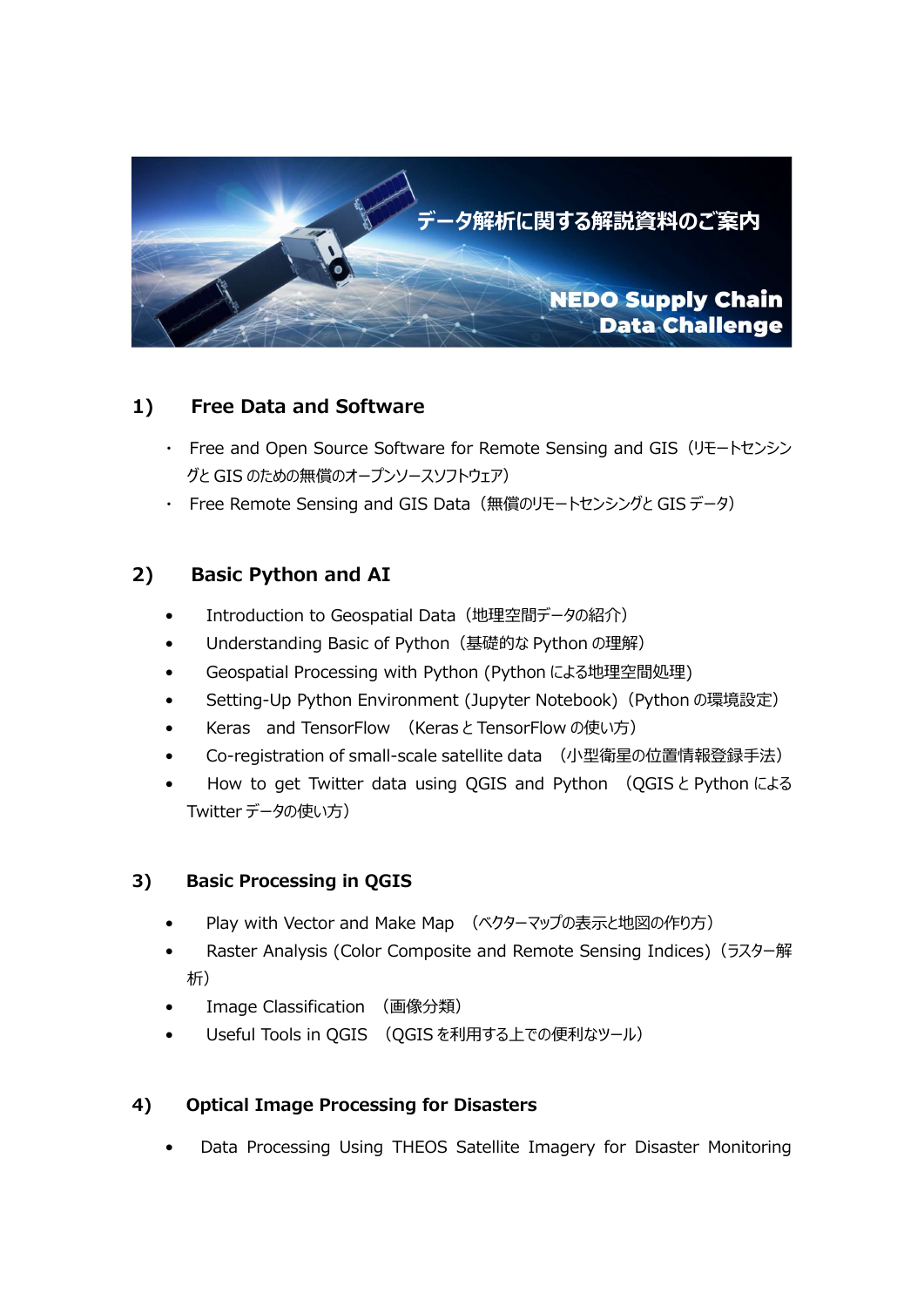(THEOS 衛星(タイ国)による災害監視とデータ解析:ケーススタディはベトナムの洪水)

- Data Processing Using DubaiSat Satellite Imagery for Disaster Monitoring (DubaiSat 衛星(アラブ首⾧国連邦)による災害監視とデータ解析)
- Data Processing Using DIWATA-1 Microsatellite Imagery for Disaster Monitoring (DIWATA-1 衛星 (フィリピン国) による災害監視とデータ解析:ケーススタデ ィは北海道の地震)
- Data Processing Using IRS Satellite Imagery for Disaster Monitoring (Case Study: Earthquake in Indonesia (IRS 衛星 (インド国) による災害監視とデータ解 析:ケーススタディはインドネシアの地震

## 5) SAR Applications for Disasters

- Introduction to Synthetic Aperture Radar (SAR) (SAR 入門)
- SAR Data Applications for Disaster(災害時の SAR データ利用)
- SAR Interferometry Technique (干渉 SAR 解析手法)
- Color Composite in QGIS (Case Study: Flood in Vietnam)(QGIS によるカラー 合成画像作成:ケーススタディはベトナムの洪水)
- Flood Detection Using During-Flood SAR Image in OGIS (OGIS による災害 時の洪水検出手法)
- Color Composite in ENVI (Case Study: Flood in Myanmar)(ENVI によるカ ラー合成画像作成:ケーススタディはミャンマーの洪水)
- Differential SAR Interferometry Using Sentinel-1 Data for Kumamoto Earthquak(Sentinel-1 衛星(欧州宇宙局)による差分干渉 SAR 解析手法)
- Differential SAR Interferometry Using ALOS-2 Data for Nepal Earthquake (ALOS-2 衛星(日本)による差分干渉 SAR 解析手法)
- Flood Detection Using ALOS-2 Images in SNAP (ALOS-2 衛星(日本)による SNAP を用いた洪水検知手法)
- Earthquake Damage Detection Using SAR Interferometric Coherence (SAR 干渉のコヒーレンス変化による地震被害の検出手法)
- How to better understand SAR, interpret SAR products and realize the limitations(SAR 画像判読の方法)

#### 6) GNSS Applications

Introduction to GNSS (GNSS 入門)